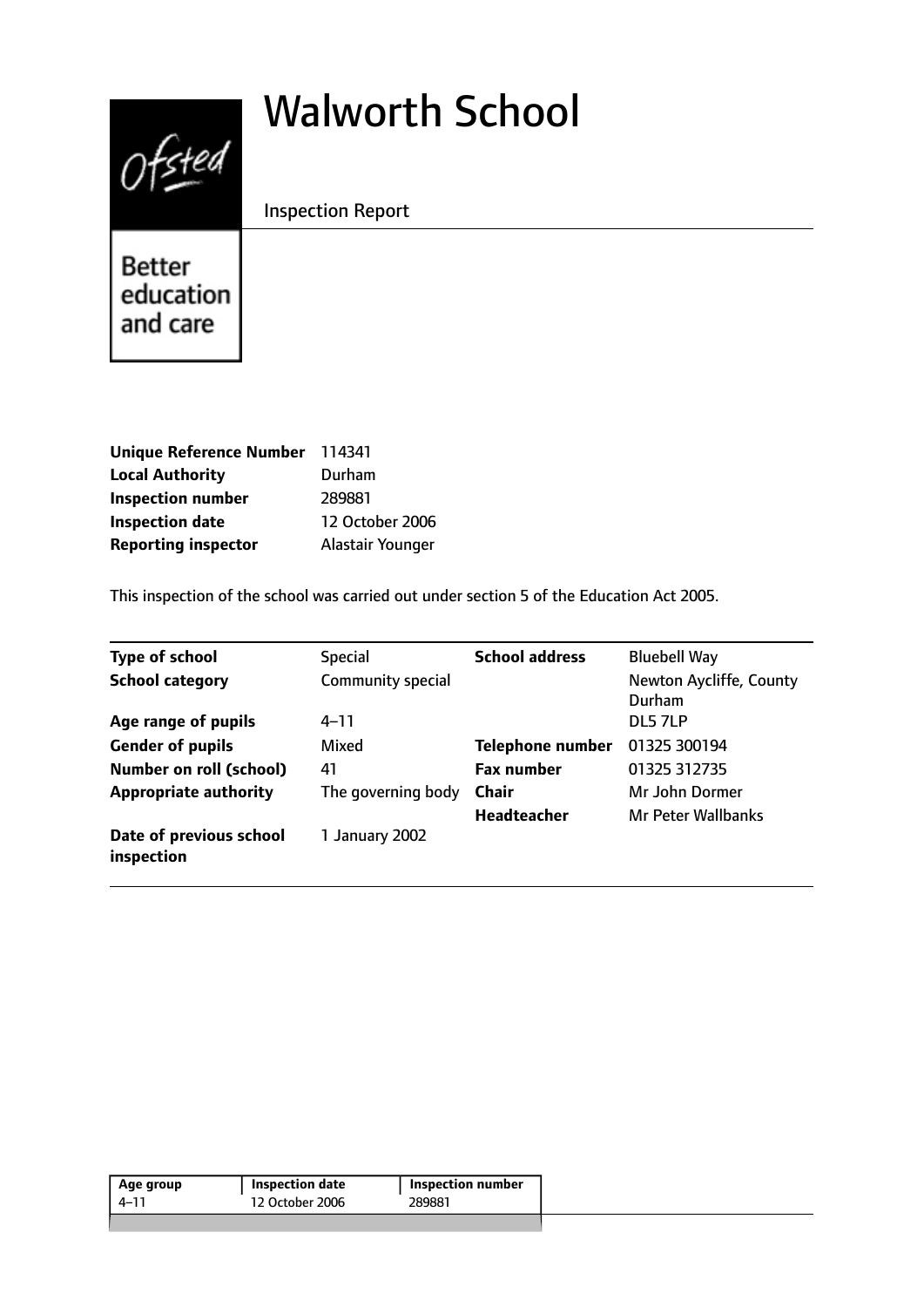© Crown copyright 2006

Website: www.ofsted.gov.uk

This document may be reproduced in whole or in part for non-commercial educational purposes, provided that the information quoted is reproduced without adaptation and the source and date of publication are stated.

Further copies of this report are obtainable from the school. Under the Education Act 2005, the school must provide a copy of this report free of charge to certain categories of people. A charge not exceeding the full cost of reproduction may be made for any other copies supplied.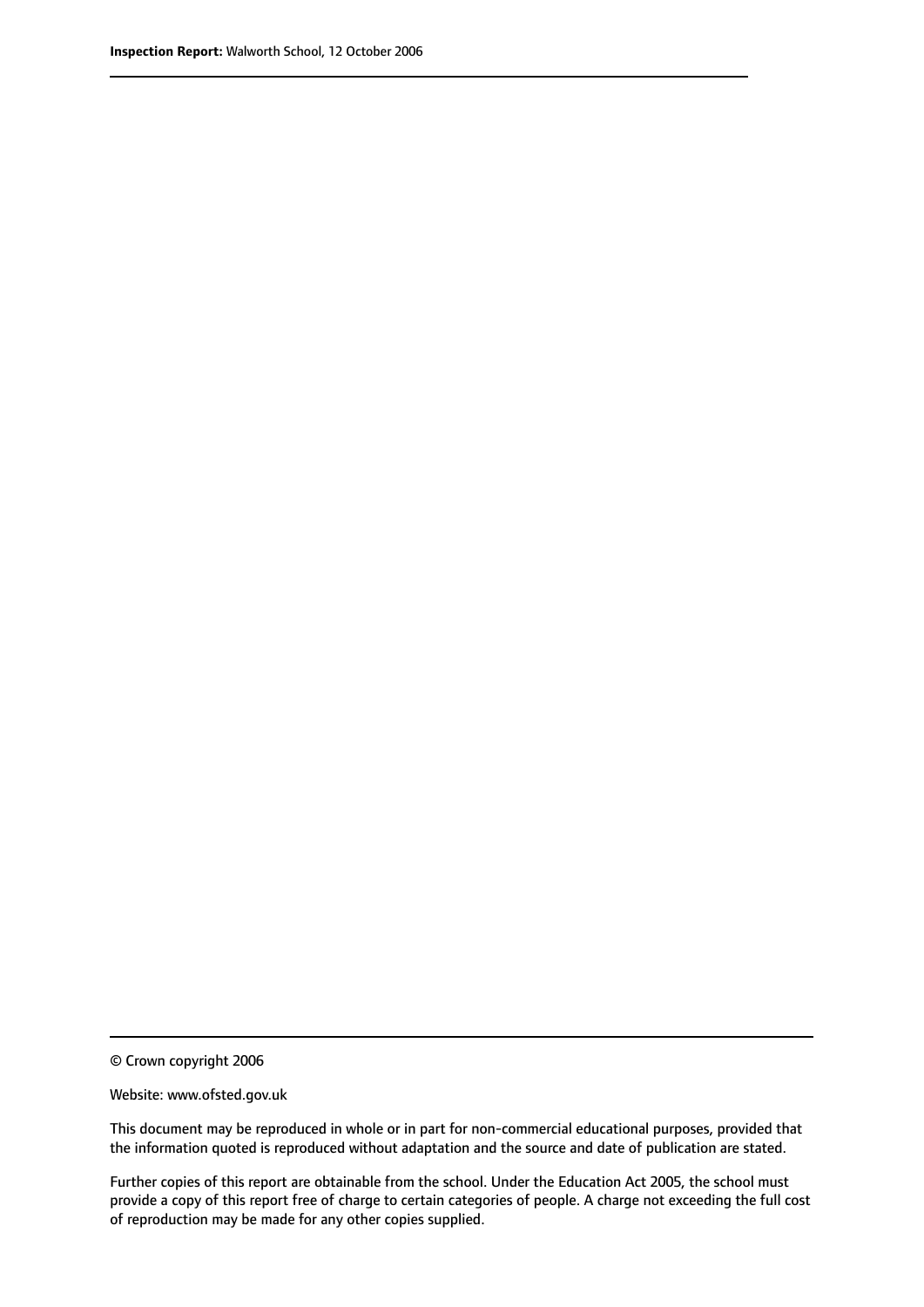# **Introduction**

The inspection was carried out by an Additional Inspector.

## **Description of the school**

This is a day, extended day and residential school for boys and girls with social, emotional and behavioural difficulties (SEBD). Almost all pupils are boys. Many pupils also have additional learning difficulties and disabilities. Many pupils come from disadvantaged homes. Attainment on entry is usually low and often very low. All pupils are White British. Six pupils are looked after by the local authority. The school also manages an outreach service whose role is to facilitate the education of pupils with SEBD in mainstream schools. During the inspection, the residence was closed for refurbishment so no judgement on its effectiveness could be made. Many pupils of all ages join or leave the school other than at the normal time.

## **Key for inspection grades**

| Grade 1 | Outstanding  |
|---------|--------------|
| Grade 2 | Good         |
| Grade 3 | Satisfactory |
| Grade 4 | Inadequate   |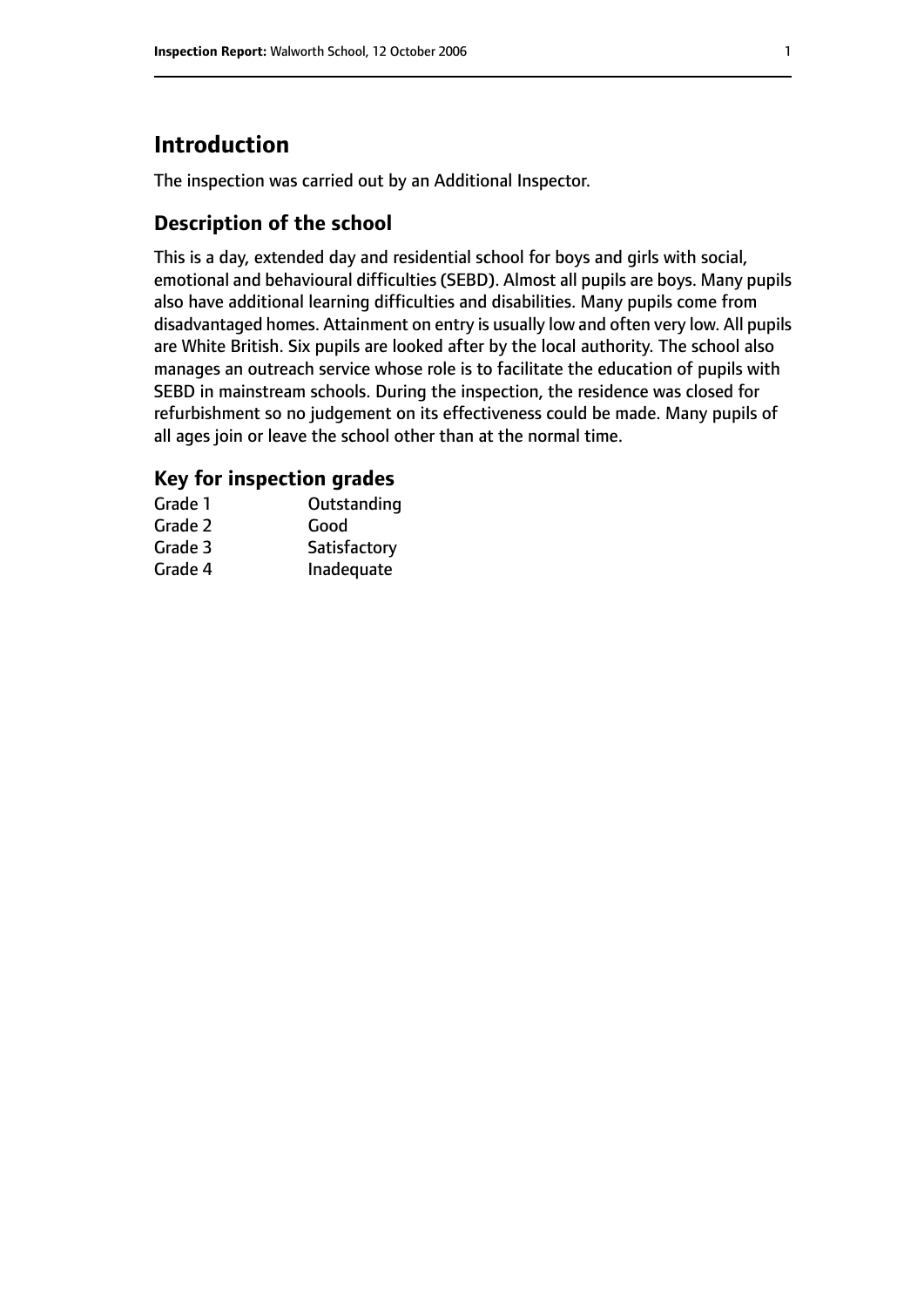# **Overall effectiveness of the school**

#### **Grade: 2**

This is a good school. It gives good value for money. The headteacher leads a good staff team well. Parents express great confidence in the school, saying that it is well led and that their children are making good progress and are happy and well looked after. The school provides a high standard of personal and physical care. It is more effective than at the time of the last inspection and has a good capacity to improve further. The outreach service is developing well and meeting with considerable success in keeping as many pupils as possible in mainstream schools and supporting those returning there from Walworth.

It is inappropriate to compare pupils' attainment with national standards because of their learning difficulties and disabilities. All pupils make good progress in relation to the challenging individual targets they are set. Pupils joining the school in Year 1 do so with very little prior learning and are often at a very early stage of personal and social development. Pupils joining later have often had a seriously interrupted education and many have been underachieving for several years prior to their admission. The extent of this is not always clear because systems for measuring and recording it are underdeveloped. Pupils achieve well in science and mathematics. In English, pupils make good progress in reading but writing does not improve as fast.

Teaching is good so pupils achieve well. Teachers are particularly well skilled in managing their classrooms. Staff teams work very effectively and collective effort ensures that there are very few interruptions to learning. Good attention is paid to ensuring that work challenges each individual equally and realistically. In these circumstances, pupils enjoy learning, attend well and make good progress in very safe and settled surroundings. One reason why progress in writing is slower than in other areas is because teachers are not making the best use of computers to help pupils overcome their reluctance to put pen to paper.

#### **What the school should do to improve further**

- Improve pupils' writing skills by making better use of computers and looking at ways that subjects other than English can contribute to the raising of standards in writing.
- Improve systems for identifying and recording what pupils know, understand and can do at the point of admission so as to be able to measure future progress more precisely.

## **Achievement and standards**

#### **Grade: 2**

Achievement is good. From an often very low starting point, pupils of all ages make good progress because they are well taught and their attitudes to work improve. Some pupils, often those who have made the most progress leave before the end of Year 6 to return to mainstream schools. Pupils who have not been thriving in other schools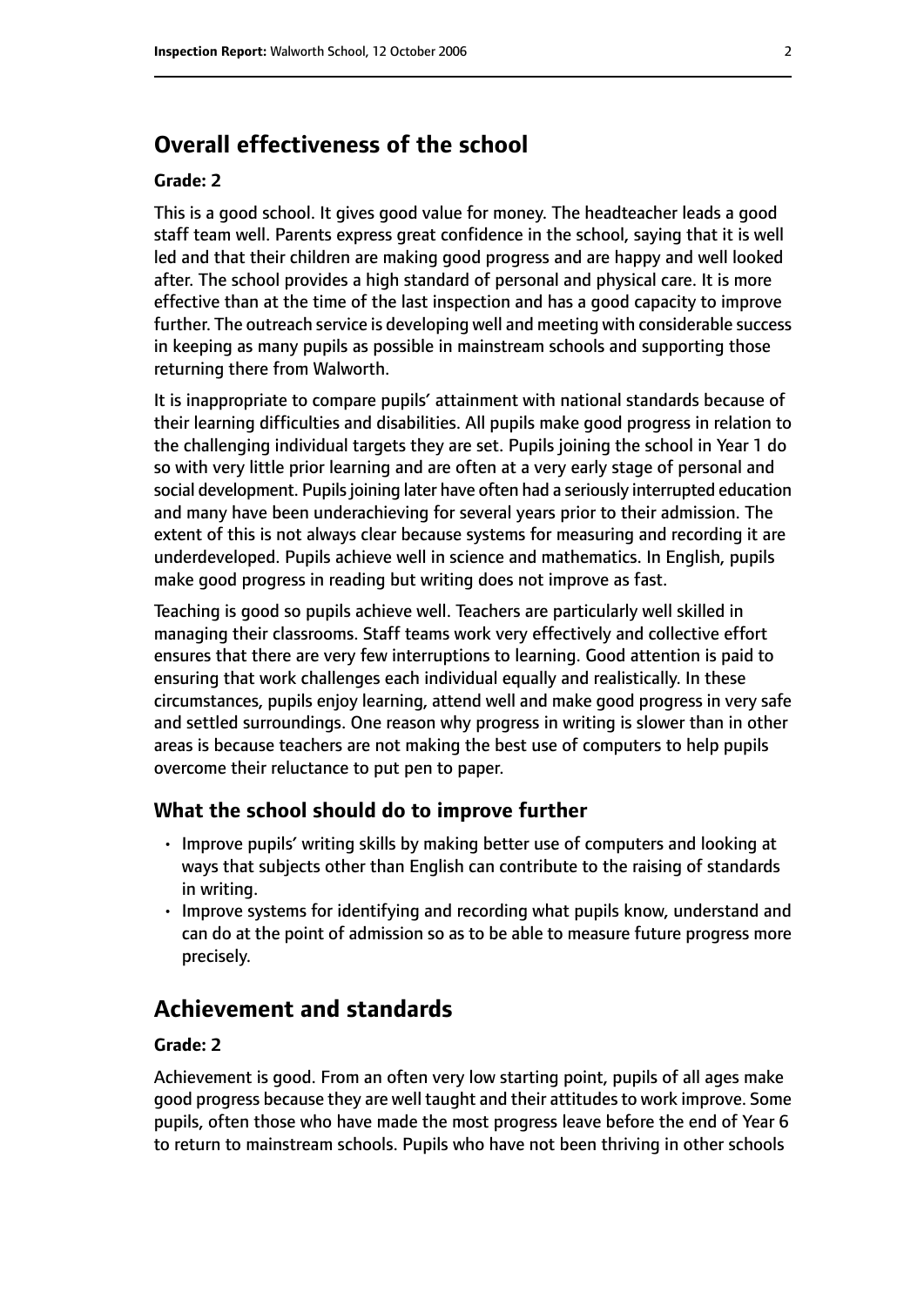often replace them. Girls are in a tiny minority. They make the same progress as boys. Pupils in care make similar progress to other pupils but often from a lower starting point. Progress is particularly good in science. Progress in mathematics is good. In English it is satisfactory. Pupils' reading improves considerably but their writing tends not to. Pupils' work shows that many of them have a deep-seated reluctance to write at any length or with sufficient care. The opportunity to address this through more effective use of computers has not been sufficiently explored.

## **Personal development and well-being**

#### **Grade: 2**

Personal development and well-being are good. Young lives are enriched and future prospects improved by pupils' growing understanding of their difficulties and the ways in which they can overcome them. Pupils were seen taking turns to explain one thing that they had done to help them stay safe and one way in which someone else had been kind to them. This captured the good way in which pupils are encouraged to develop spiritual, social and moral awareness. Comments such as: 'I haven't moved from my seat' or 'I stayed calm,' show how well aware pupils are of how small acts can contribute to safety of the classroom. Good cultural awareness is developed through visits to places of significance to their own community and learning about the food, dress and customs of other societies. Parents say their children enjoy school. This contributes to attendance being good. Many pupils stay on after school because they enjoy the extra activities, many of which make a significant contribution to encouraging healthy, active lifestyles. Last year there was a significant increase in the number of short, fixed-term exclusions, mainly because of the extreme misbehaviour of a small minority of pupils. Successful action has been taken and there has been one day fixed term exclusion so far this academic year.

# **Quality of provision**

#### **Teaching and learning**

#### **Grade: 2**

Teaching and learning are good. As a result, pupils enjoy their lessons and work hard. Lessons are very carefully planned to ensure that each piece of new work follows on logically from the previous one. This encourages pupils to concentrate because they like it when teachers ask them questions about previous learning and they can show off what they have remembered. Good attention is paid to varying tasks to reflect the different abilities of individuals. In this way, everyone is helped to succeed. Teamwork amongst staff is extremely good. This ensures that individuals needing extra attention, to help them learn or behave, get it. Skilful questioning and subtle hints often help pupils to understand how they can better help themselves rather than being dependent upon adults. Teachers demonstrate good subject knowledge and are improving their computer skills. At the moment though, they are missing opportunities to capitalise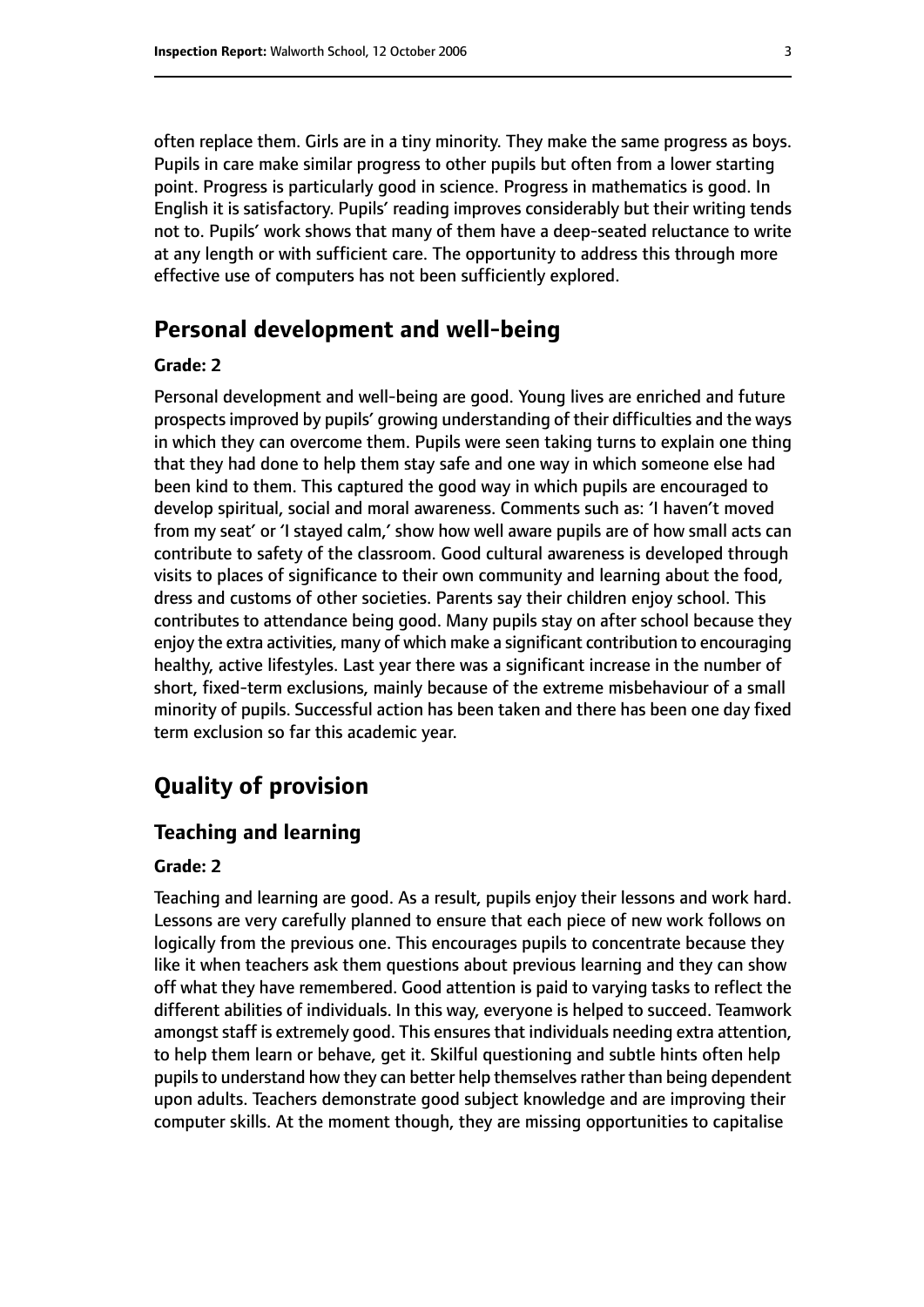on pupils' interest in computers as a means to improve their writing skills and presentation of work.

#### **Curriculum and other activities**

#### **Grade: 2**

The curriculum is good. Timetables reflect a good emphasis on promoting literacy, mathematics and other basic skills. A good balance is kept between promoting achievement and personal development. This contributes well to pupils' understanding of how to stay safe and healthy. Many interesting and enjoyable activities take learning out of classrooms and into the community. Pupils particularly look forward to visiting the 'Forest School' every two weeks, where they join in enthusiastically in a wide range of outdoor activities closely related to what they are learning in school. Consideration for the community is fostered through occasional projects to improve the local environment and school events, which entertain locals or raise funds for charities. Extended day and residential provision add an extra dimension to the curriculum. Activities are carefully planned and pupils are encouraged to vary their choices. Social development is strongly promoted. The return to mainstream school is promoted well through the work of the outreach team. The success of this work is having a significant impact upon building beneficial links with other schools.

#### **Care, guidance and support**

#### **Grade: 2**

The care, guidance and support of pupils are good. Personal and physical care is outstanding. Thorough measures ensure that pupils are very well safeguarded and protected. Potential risk in activities or situations is carefully assessed to protect against unforeseen accidents. Checks on health and safety are thorough and regular. Regular contact and consultation with parents and other agencies helps the school to offer pupils a highly effective network of support.

New pupils often arrive with incomplete records of what they have achieved in their previous schools. The main emphasis of prior assessment has often been behaviour rather than achievement. Teachers quickly compensate for this by identifying priority targets to be included in individual education plans. Checks to identify gaps in learning and gain more precise information about each pupil's starting point are not sufficiently thorough.

## **Leadership and management**

#### **Grade: 2**

Leadership, management and governance are good. One sign of this is that the school has continued to run smoothly during the long secondment of the headteacher. In this time, the acting headteacher has worked very well with staff to keep raising standards, promote personal development and to plan and implement good improvements. A shared sense of purpose contributes well to high morale and the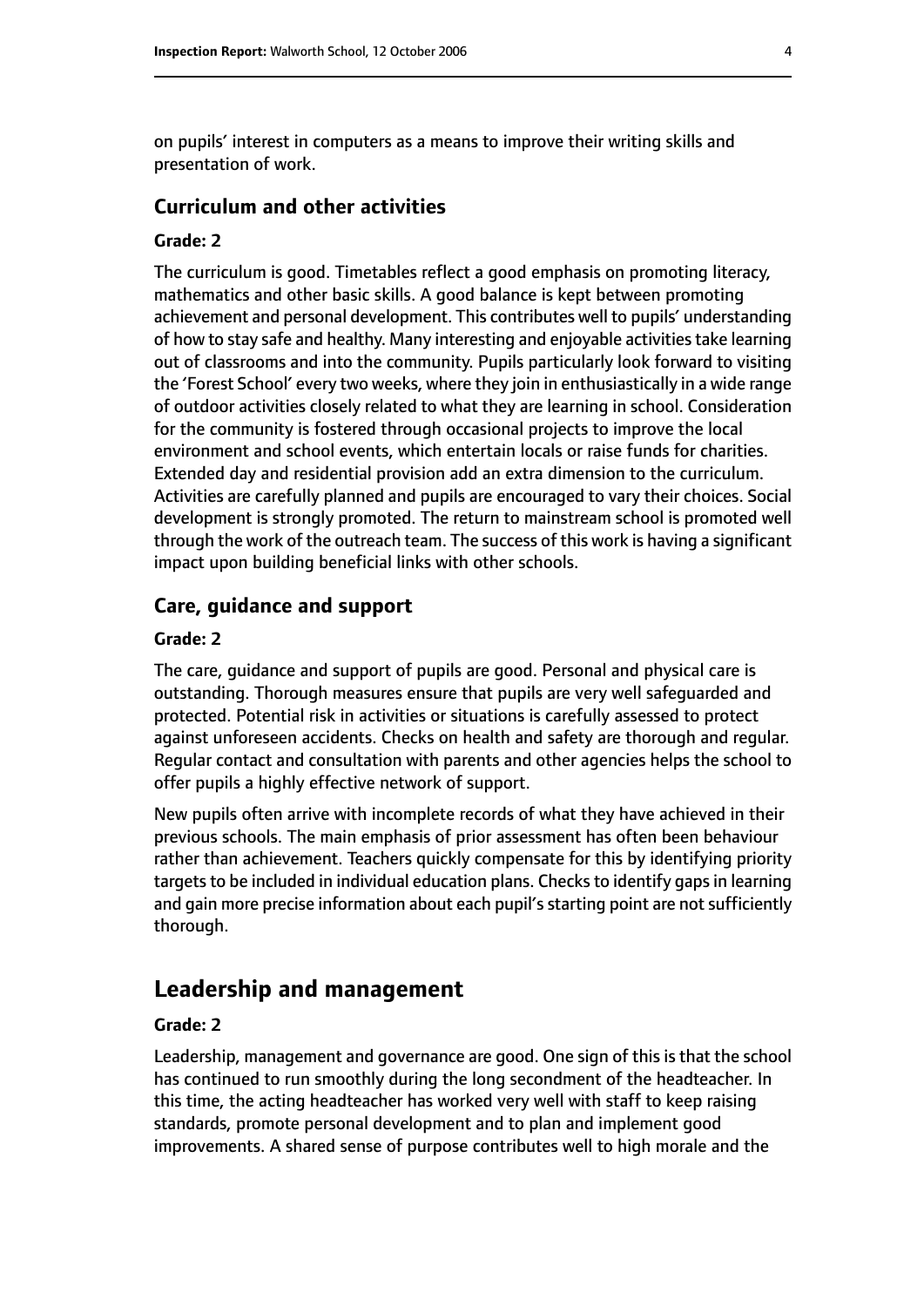school is very successful in recruiting and retaining skilled staff. Self-evaluation is accurate and thorough. It is greatly helped by regular contact with parents and close working with other schools and agencies. The best deal is sought for all pupils. Those who make sufficient progress are quickly identified and helped to return to mainstream schools. Staff are efficiently deployed and work together in effective teams. Governors are very supportive. Several have served for many years during which time the school has gone from a position of weakness to one of high standing in the locality. Governors recognise that they should be contributing more to monitoring and evaluating the work of the school.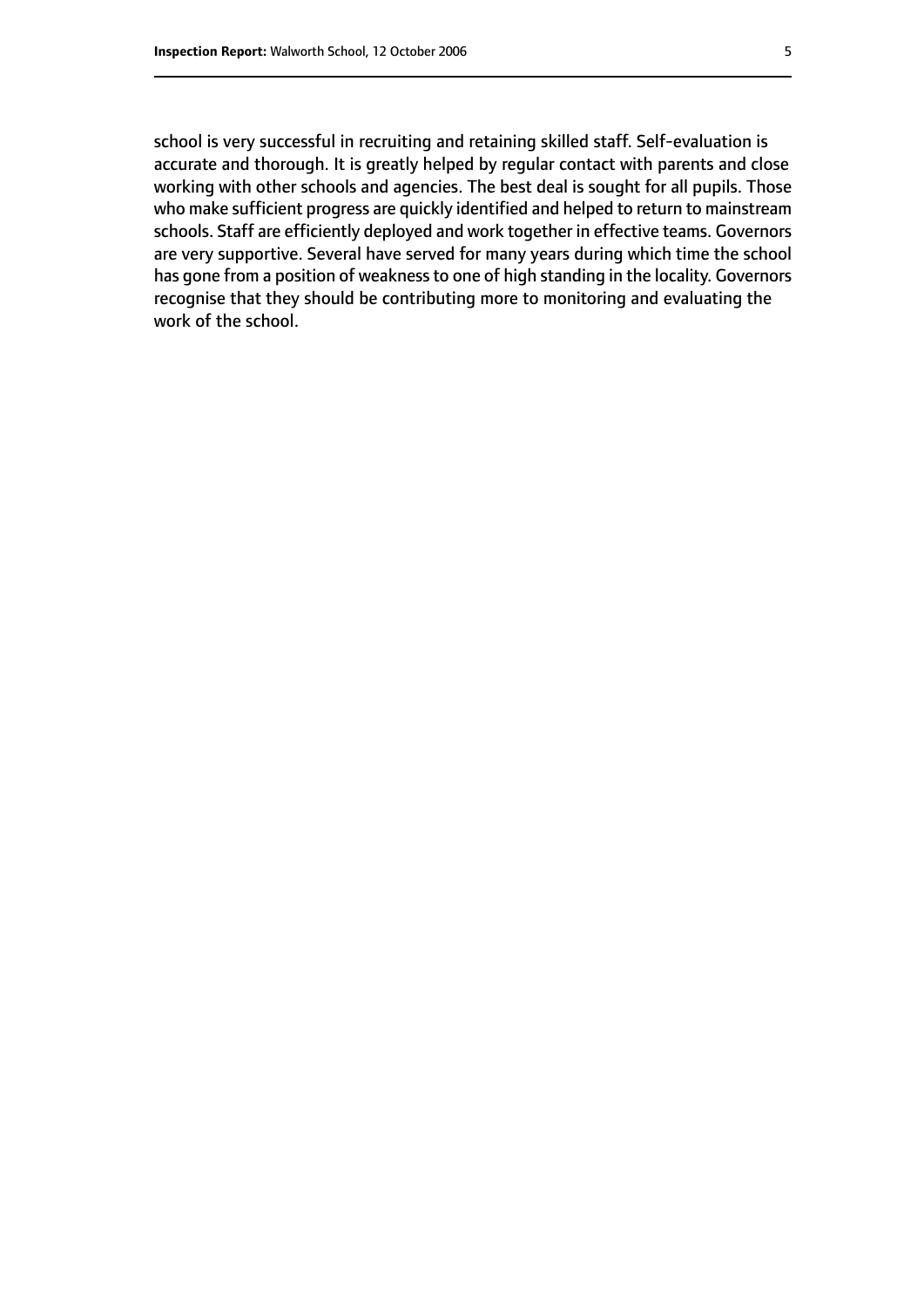**Any complaints about the inspection or the report should be made following the procedures set out inthe guidance 'Complaints about school inspection', whichis available from Ofsted's website: www.ofsted.gov.uk.**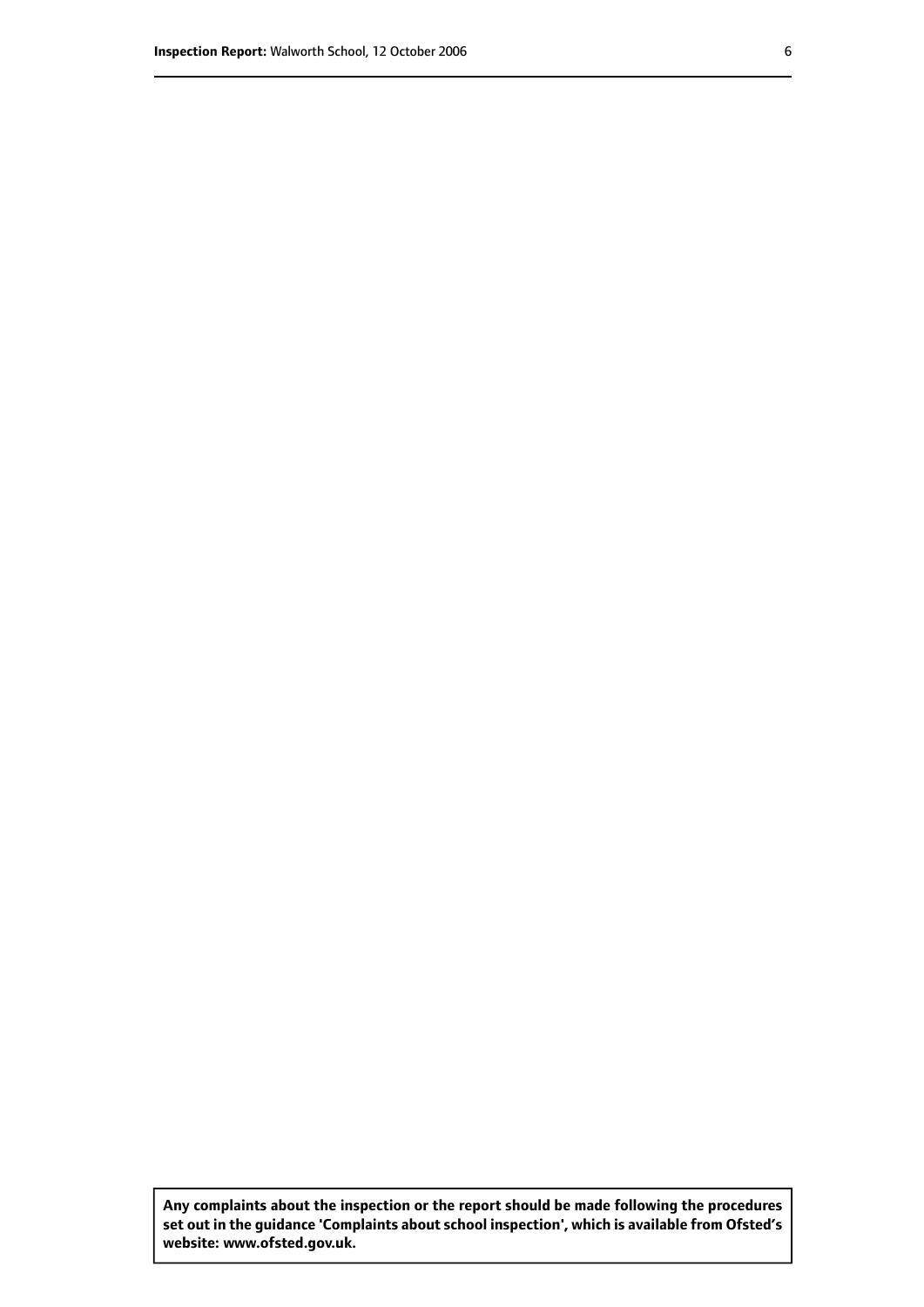# **Inspection judgements**

| $^{\circ}$ Key to judgements: grade 1 is outstanding, grade 2 good, grade 3 satisfactory, and grade 4 $^{\circ}$ | School         |
|------------------------------------------------------------------------------------------------------------------|----------------|
| inadequate                                                                                                       | <b>Overall</b> |

# **Overall effectiveness**

| How effective, efficient and inclusive is the provision of education, integrated<br>care and any extended services in meeting the needs of learners? |     |
|------------------------------------------------------------------------------------------------------------------------------------------------------|-----|
| How well does the school work in partnership with others to promote learners'<br>well-being?                                                         |     |
| The effectiveness of the school's self-evaluation                                                                                                    |     |
| The capacity to make any necessary improvements                                                                                                      |     |
| Effective steps have been taken to promote improvement since the last<br>inspection                                                                  | Yes |

## **Achievement and standards**

| How well do learners achieve?                                                                               |  |
|-------------------------------------------------------------------------------------------------------------|--|
| The standards <sup>1</sup> reached by learners                                                              |  |
| How well learners make progress, taking account of any significant variations between<br>groups of learners |  |
| How well learners with learning difficulties and disabilities make progress                                 |  |

## **Personal development and well-being**

| How good is the overall personal development and well-being of the<br>learners?                                  |  |
|------------------------------------------------------------------------------------------------------------------|--|
| The extent of learners' spiritual, moral, social and cultural development                                        |  |
| The behaviour of learners                                                                                        |  |
| The attendance of learners                                                                                       |  |
| How well learners enjoy their education                                                                          |  |
| The extent to which learners adopt safe practices                                                                |  |
| The extent to which learners adopt healthy lifestyles                                                            |  |
| The extent to which learners make a positive contribution to the community                                       |  |
| How well learners develop workplace and other skills that will contribute to<br>their future economic well-being |  |

# **The quality of provision**

| How effective are teaching and learning in meeting the full range of the<br>learners' needs?          |  |
|-------------------------------------------------------------------------------------------------------|--|
| How well do the curriculum and other activities meet the range of needs<br>and interests of learners? |  |
| How well are learners cared for, guided and supported?                                                |  |

 $^1$  Grade 1 - Exceptionally and consistently high; Grade 2 - Generally above average with none significantly below average; Grade 3 - Broadly average to below average; Grade 4 - Exceptionally low.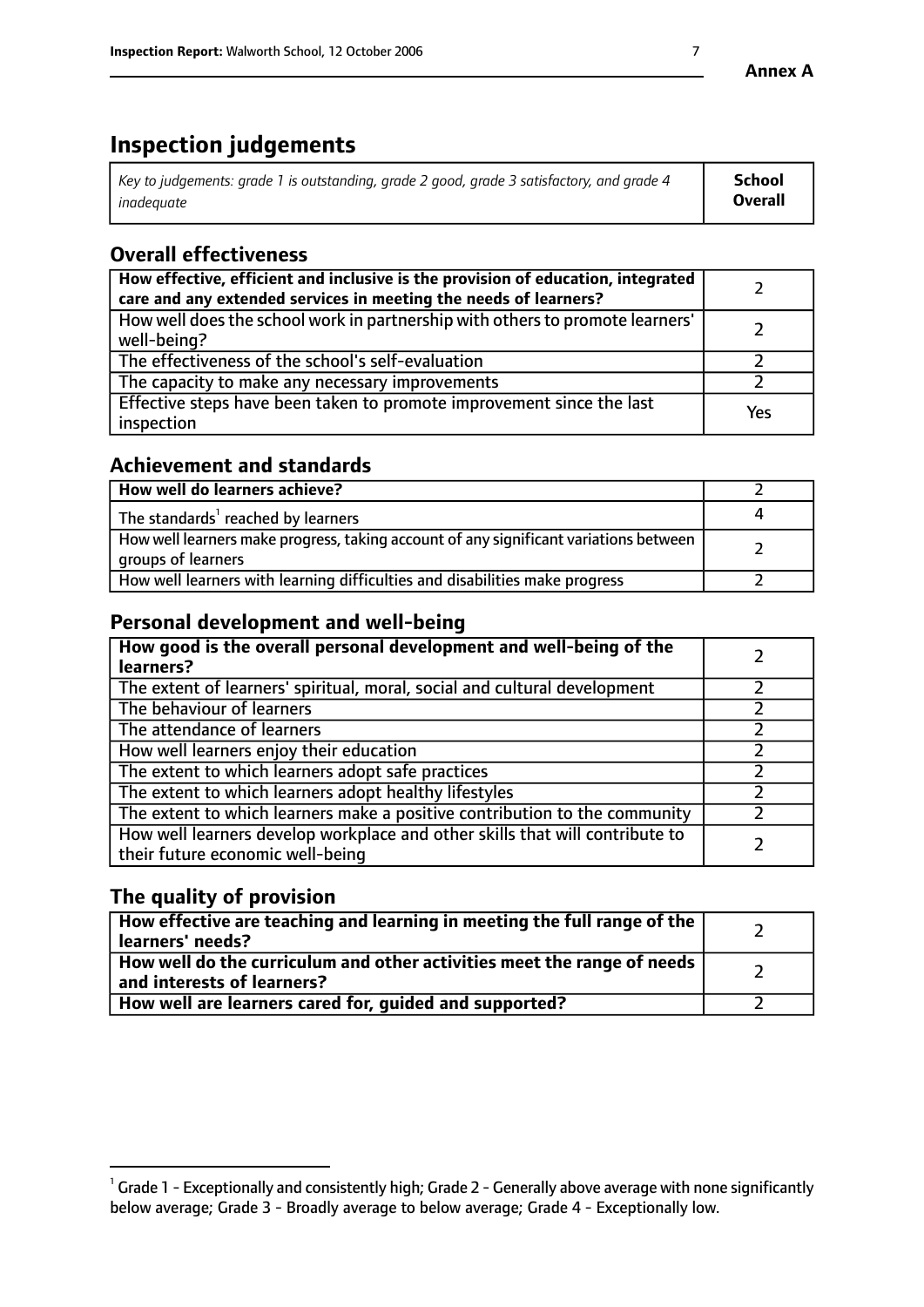# **Leadership and management**

| How effective are leadership and management in raising achievement<br>and supporting all learners?                                              |               |
|-------------------------------------------------------------------------------------------------------------------------------------------------|---------------|
| How effectively leaders and managers at all levels set clear direction leading<br>to improvement and promote high quality of care and education |               |
| How effectively performance is monitored, evaluated and improved to meet<br>challenging targets                                                 | $\mathcal{L}$ |
| How well equality of opportunity is promoted and discrimination tackled so<br>that all learners achieve as well as they can                     |               |
| How effectively and efficiently resources, including staff, are deployed to<br>achieve value for money                                          | $\mathcal{P}$ |
| The extent to which governors and other supervisory boards discharge their<br>responsibilities                                                  |               |
| Do procedures for safequarding learners meet current government<br>requirements?                                                                | Yes           |
| Does this school require special measures?                                                                                                      | No            |
| Does this school require a notice to improve?                                                                                                   | <b>No</b>     |